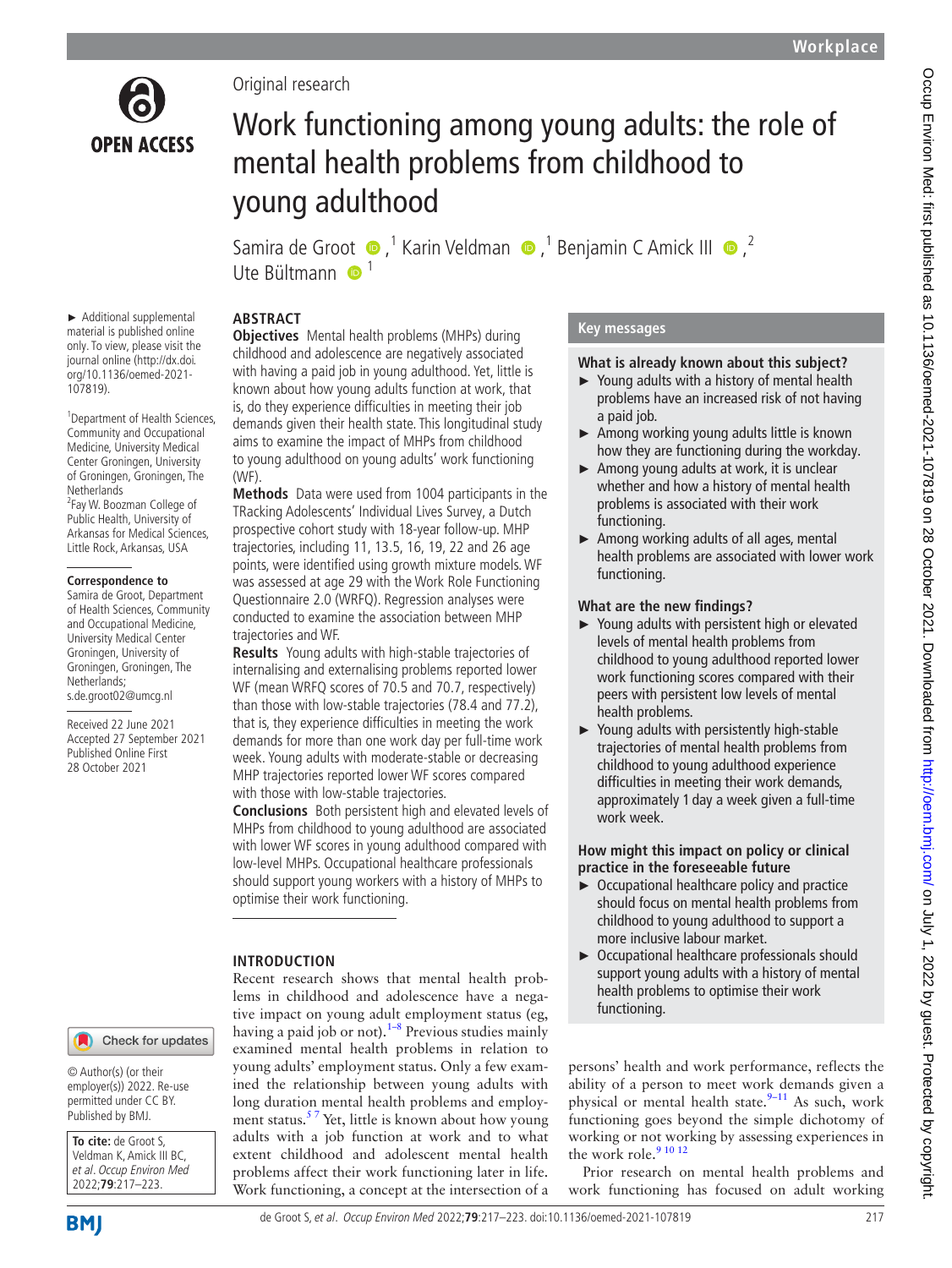**Workplace**

functioning is still impaired up to 1year among workers who returned to work from being absent due to common mental disorders.<sup>[13](#page-6-2)</sup> US research among workers with a depressive disorder has shown that work limitations increase as the severity of depressive symptoms increases, that is, workers with a depression were twice as likely to be limited in their work as healthy workers.<sup>[14](#page-6-3)</sup> Even when depressive symptoms improved, US workers remained limited in their work functioning compared with relatively healthy workers.<sup>[15](#page-6-4)</sup> These studies lack a life-course perspective that considers the advantages and disadvantages of mental health experiences in childhood and adolescence a young worker brings in to the labour market and how these mental health experiences may affect work functioning in young adult-hood.<sup>[16](#page-6-5)</sup> Earlier research conceptualised and measured mental health problems as health experience(s) during working adults' life and not across the life course, that is, research did not link early life mental health experiences with later life work functioning. Longitudinal assessments using trajectories that capture the timing, duration and change over time of childhood and adolescent mental health problems should expand our understanding of how early life experiences affect later working life outcomes.

When entering the world of work, mental health problems developed in childhood and adolescence will probably shape the career and work functioning of young adults. Mental health problems in childhood and adolescence affect education, which affects labour market opportunities and work functioning or, if the mental health problems accumulate and carry forward into the labour market they can affect work functioning.<sup>17</sup> A better understanding of the drivers of work functioning among young adults is important, because it may inform (occupational) healthcare professionals to guide and support young working adults, especially when young workers are affected by a history of mental health problems.

The aim of this study was to address the following question: 'What is the impact of mental health problems from childhood to young adulthood (ages 11–26) on young adults' work functioning at age 29?'. It is hypothesised that young adults' work functioning is lowest among those with high stable levels of mental health problems from childhood to young adulthood, compared with young adults with low stable levels of mental health problems. The most recent 2019/2020 data from the 18-year follow-up TRacking Adolescents' Individual Lives Survey (TRAILS) cohort study offer a unique opportunity to investigate work functioning among today's young working adults.

#### **METHODS Study design and sample**

Data were used from TRAILS, a prospective population-based cohort study that followed children from age 11 over a period of 18 years with seven follow-up waves.<sup>18 19</sup> In March 2001, five municipalities from the three Northern provinces in the Netherlands provided information about all children born between 1 October 1989 and 30 September 1991. At baseline, 2230 children participated (76.0% from the initial sample) with a mean age of 11.1 years (SD=0.55). The children and one or both parents provided informed consent and the Dutch Central Committee on Research Involving Human Subjects approved all study protocols. In the second wave, children were on average 13.5 years (SD=0.53, N=2149, response rate 96.4%), third wave 16.3 years (SD=0.69, N=1816, 81.4%), fourth wave 19.1 years (SD=0.58, N=1881, 84.3%), fifth wave 22.3 years  $(SD=0.65, N=1775, 79.6%)$ , sixth wave 25.7 years  $(SD=0.60, N=1775, 79.6%)$ N=1618, 72.6%) and seventh wave 28.9 years (SD=0.60, N=1230, 55.2%). A graphical representation of the follow-up process of TRAILS is shown in [figure](#page-1-0) 1. More detailed information about TRAILS can be found elsewhere.<sup>18-21</sup> The final study sample consisted of  $N=1004$  (81.6% of  $N=1230$ ) young adults with a paid job at age 29, who provided information about their work functioning. Of the excluded participants, 64.6% did not have a paid job at age 29, 22.6% had a paid job but had missing data on work functioning, and 12.8% had missing data on both having a paid job and work functioning

### **Measures**

Work role functioning at age 29 was measured with the validated Work Role Functioning Questionnaire 2.0 10-item short version (WRFQ).[10 22 23](#page-6-8) The WRFQ measures the extent to which physical and mental health problems affect the ability to perform the work role in the past 4 weeks for a broad variety of work demands. $^{23}$  The questionnaire is divided into four work demands subscales: 'work scheduling and output demands', 'physical demands', 'mental and social demands' and 'flexibility demands' (see [online supplemental appendix table A1](https://dx.doi.org/10.1136/oemed-2021-107819)). Young adults respond on a five-point scale, 0=difficult all the time (100%), 1=difficultmost of the time, 2=difficulthalf of the time (50%),  $3 =$ difficultsome of the time) and  $4 =$ difficultnone of the time (0%); and could also answer 'Does not apply to my job'. The total WRFQ score and subscale scores were calculated by adding the items for each (sub)scale, divided by the corresponding number of completed items and multiplied by 25 to obtain scores between 0 and 100.[10](#page-6-8) If respondents endorsed 'Does not apply to my job', they were assigned the same score



Trajectories of mental health problems



<span id="page-1-0"></span>**Figure 1** Timeline of TRAILS with mental health problems and work functioning.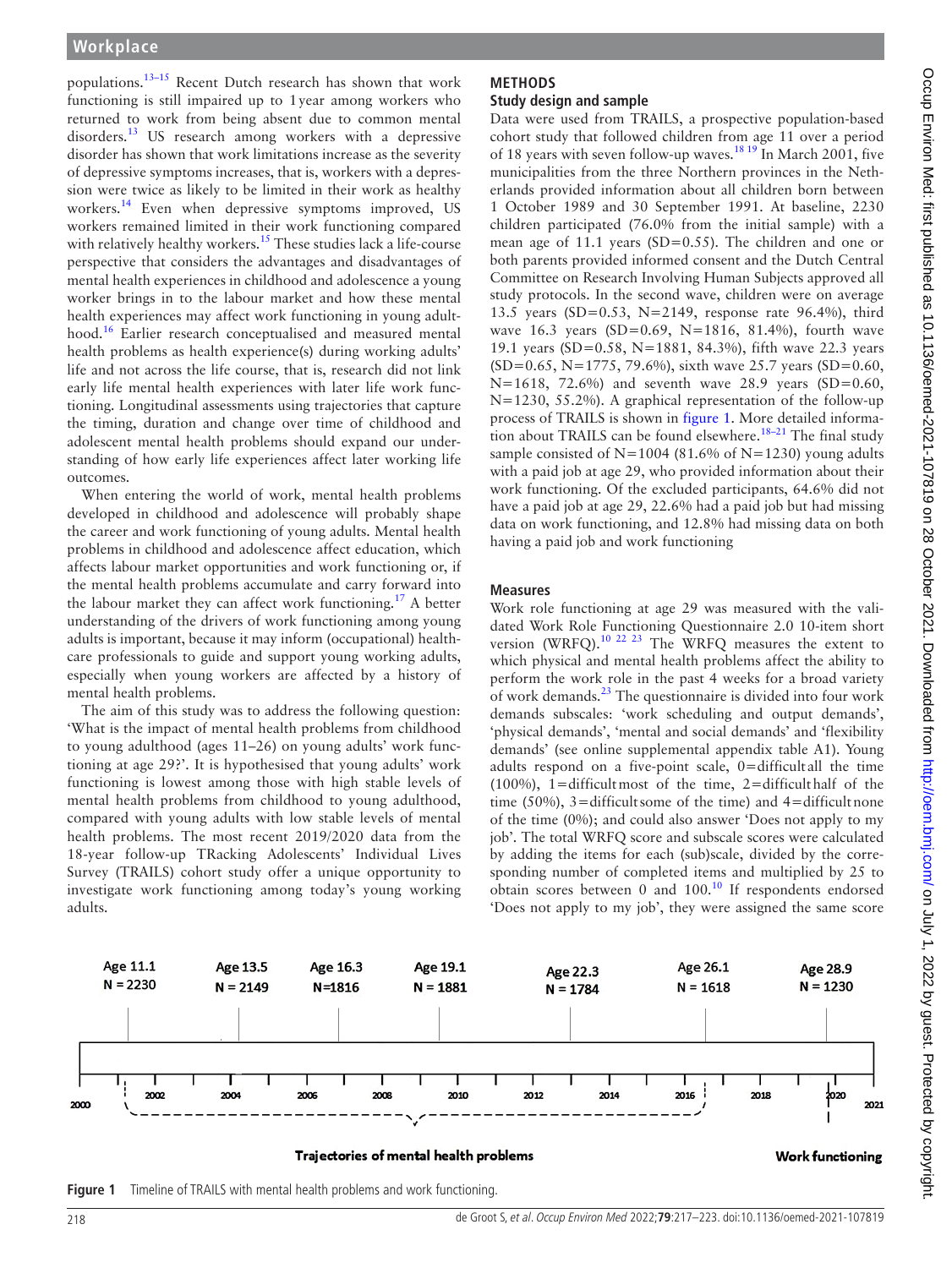as 'difficult none of the time (0%)'. If more than 20% of the items was missing, the total scale or subscale score was set to missing. More information about the psychometric properties of the total and subscale scores is provided in [online supplemental](https://dx.doi.org/10.1136/oemed-2021-107819)  [appendix table A1.](https://dx.doi.org/10.1136/oemed-2021-107819) A higher WRFQ score indicates better work functioning. For example, a scale score of 75 indicates a young worker can meet the demands of his or her job 75% of the workday or workweek due to their physical health or emotional problems. Conversely, it means he or she cannot meet the job demands a quarter of the time due to their health status.

Mental health problems were assessed at ages 11, 13.5 and 16 by means of the youth self-report (YSR) and at ages 19, 22 and 26 with the adult self-report  $(ASR).^{24}$  $(ASR).^{24}$  $(ASR).^{24}$  Both the YSR and ASR are valid and reliable in measuring mental health problems in the past 6 months on a three-point Likert-scale: 0=nottrue, 1=somewhator sometimes true, 2=very true or often true.<sup>[25 26](#page-6-11)</sup> Standardised scores were used for internalising problems (ie, anxious/ depressed, withdrawn/depressed and somatic complaints) and externalising problems (ie, aggressive, delinquent and intrusive behaviours). A higher score indicates higher levels of internalising or externalising problems.

Four covariates were selected based on the literature: sex, age, physical health and young adults' educational level. Young adults' age was their age at each measurement wave. Young adults' physical health was measured at age 26 on a four-point Likert-scale ranging from 1=badto 4=good. Young adults' educational level was measured at age 29. Educational level was categorised into low (primary, lower vocational and lower secondary education), medium (intermediate vocational and intermediate secondary education) and high (higher secondary, higher vocational education and university).

To describe the study sample at age 29, information was included on type of employment ('employee', 'self-employed' and 'both employee and self-employed'); type of employment contract (permanent contract, temporary contract) and work hours per week. Work hours were categorised as: 'less than 20 hours', '20–35hours' and 'more than 35 hours'.

#### **Statistical analyses**

First, the sample of young adults was described based on their sociodemographic characteristics and history of mental health problems. Second, in an attrition analysis, participants who participated in the sixth measurement wave (retention rate of 72.6%) and participants who dropped out on the seventh measurement wave (retention rate of 55.2%) were compared on sociodemographic characteristics and mental health problems. Third, to identify trajectories of mental health problems from age 11 to 26, growth mixture modelling was conducted.<sup>27</sup>  $28$ This method identifies subpopulations and longitudinal change within these subpopulations. Missing data were assumed to be missing at random. Each trajectory includes a random intercept and an unstructured time trend per individual (discrete time). The random intercept allows variation around the mean for individual trajectories. The time trend effect, the random intercept variances and the residual variances were estimated per class. Models were estimated with maximum-likelihood and robust SEs, and we used 500 random starting values per model. To identify the best model fit, several models were tested. Model selection was based on the optimal combination of different model fit indices, the entropy and substantive meaningfulness of classes. For model fit indices, the log-likelihood and the Bayesian information criteria (BIC) were used, with higher values of loglikelihood and lower values of BIC indicating better fit.<sup>27</sup> 29 The

entropy refers to the precision of the assignment of individuals to the classes, and an entropy of 0.6 or above indicates better separation and more certainty in classification.<sup>[30](#page-6-13)</sup> Fourth, we performed linear regression analyses to examine the association between class membership of mental health problem trajectories and work functioning. For all regression analyses, we calculated crude associations (model 1), adjusted for age and sex (model 2) and additionally adjusted for young adults' physical health and educational level (model 3). Models were estimated for the total work functioning score and each subscale score separately. Only the results of the total score of work functioning is presented (table 2). The results of the subscales of work functioning are shown as [online supplemental table S1](https://dx.doi.org/10.1136/oemed-2021-107819). Fifth, a sensitivity analysis with the WRFQ answer category 'Does not apply to my job' treated as a missing value according to the original scoring method was conducted to compare with the main analysis results. The statistical analyses were performed in SPSS V.26.0 and Mplus V.8.5.

#### **RESULTS**

#### **Sample characteristics**

Most young adults (average age 28.9 years) were female (61.6%), highly educated (51.5%), worked as an employee (87.2%) with a permanent contract (62.4%) for more than 35 hours per week (56.5%) and reported moderate to good physical health (85.9%). The attrition analysis showed that non-participants in the seventh measurement wave were more likely to be male, low educated, unemployed and/or having high levels of externalising problems at the sixth measurement wave. Young adults reported a mean total work functioning score of 85.5 (SD 16.3), which translates into experiencing difficulties meeting work demands, on average 14.5% of their working time. Each subscale varied, with physical demands the highest functioning score (90.3, SD 18.0) and mental and social demands the lowest (81.3, SD 22.6) ([table](#page-3-0) 1).

#### **Trajectories of mental health problems from childhood to young adulthood**

For both internalising and externalising problems, the differences in fit statistics were minimal for the four-class and fiveclass model ([online supplemental table S2](https://dx.doi.org/10.1136/oemed-2021-107819)). Therefore, the substantive meaningfulness and interpretability of the classes were the deciding factors to prefer the four-class model above the five-class model. Young adults were assigned to one of the four trajectories based on their posterior probabilities ranging from 0.72 to 0.89. The high-stable trajectory includes young adults with persistent high scores of internalising (N=225; 22.4%) and externalising problems  $(N=193; 19.2\%)$ . The decreasing trajectory represents young adults with decreasing scores of internalising (N=293; 29.2%) and externalising problems (N=282; 28.1%). The moderate-stable trajectory consists of young adults with persistent moderate scores of internalising (N=230; 22.9%) and externalising problems (N=292; 29.1%). The low-stable trajectory represents young adults with persistent low scores of internalising (N=256; 25.5%) and externalising problems (N=237; 23.6%)([figure](#page-4-0) 2).

#### **Trajectories of mental health problems (age 11–26) and total work functioning (age 29)**

Compared with young adults in a low-stable trajectory of mental health problems, mental health problem trajectories from childhood to young adulthood of all other young adults were negatively associated with total work functioning [\(table](#page-4-1) 2). With a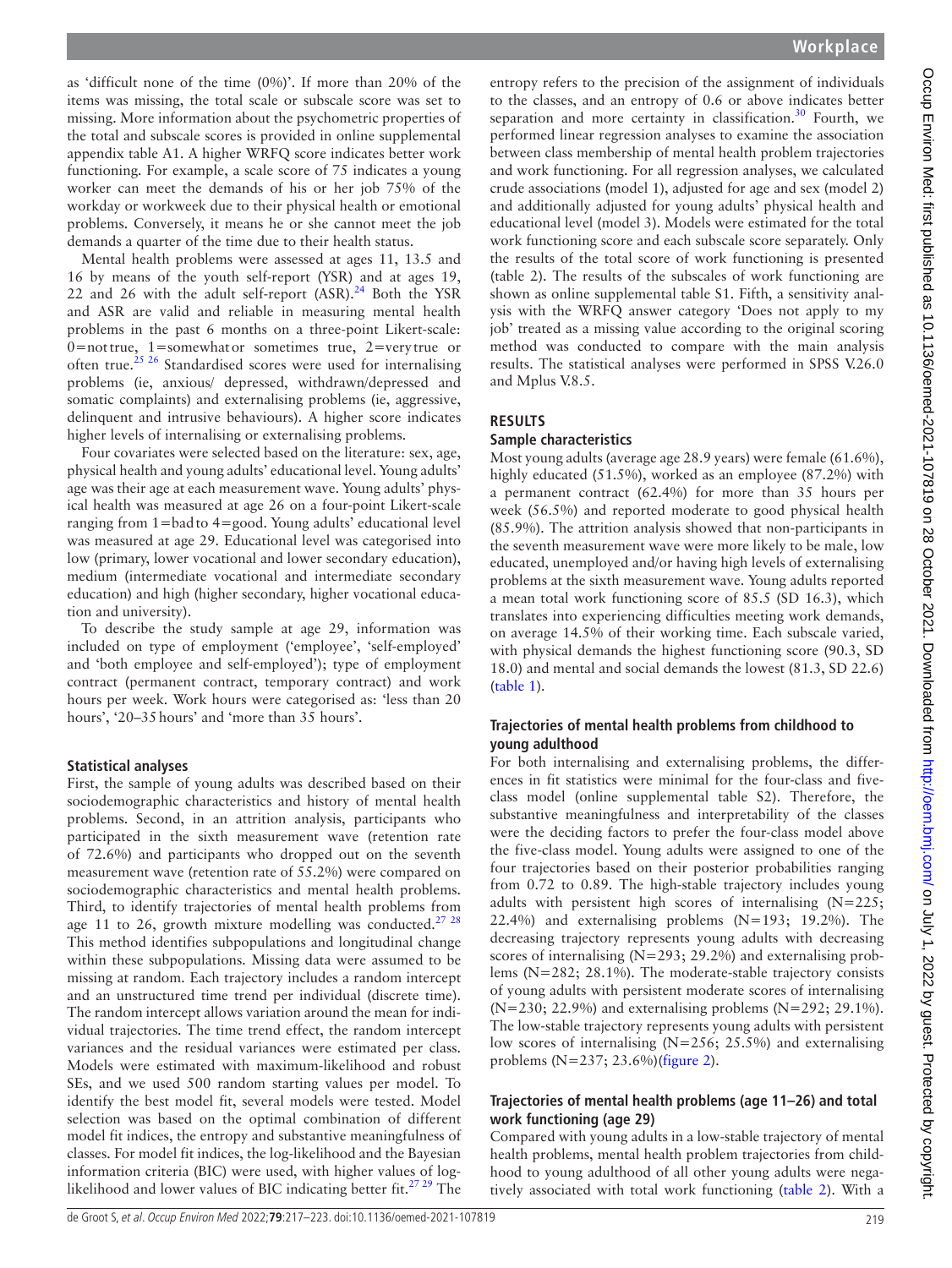<span id="page-3-0"></span>

| Sample description for the total sample and by mental health trajectories<br>Table 1 |      |             |                                     |                              |                         |                         |                               |                              |                                |                         |  |  |  |
|--------------------------------------------------------------------------------------|------|-------------|-------------------------------------|------------------------------|-------------------------|-------------------------|-------------------------------|------------------------------|--------------------------------|-------------------------|--|--|--|
|                                                                                      |      |             | Total sample Internalising problems |                              |                         |                         | <b>Externalising problems</b> |                              |                                |                         |  |  |  |
|                                                                                      | Age* | $(N=1004)$  | High-stable<br>$(N=225)$            | Moderate-stable<br>$(N=230)$ | Decreasing<br>$(N=293)$ | Low-stable<br>$(N=256)$ | High-stable<br>$(N=193)$      | Moderate-stable<br>$(N=292)$ | <b>Decreasing</b><br>$(N=282)$ | Low-stable<br>$(N=237)$ |  |  |  |
| Outcome variable                                                                     |      |             |                                     |                              |                         |                         |                               |                              |                                |                         |  |  |  |
| Work role<br>functioning (mean,<br>SD)                                               | 29   |             |                                     |                              |                         |                         |                               |                              |                                |                         |  |  |  |
| Total score<br>$(N=1004)$                                                            |      | 85.5 (16.3) | 80.5 (17.1)                         | 86.2 (14.4)                  | 86.2 (16.2)             | 88.5 (16.5)             | 81.9 (16.6)                   | 84.0 (17.5)                  | 86.2 (15.9)                    | 89.5 (14.1)             |  |  |  |
| <b>WSOD</b><br>$(N=1003)$                                                            |      | 86.1 (18.1) | 80.4 (20.0)                         | 86.0 (17.4)                  | 87.3 (17.6)             | 89.7 (16.4)             | 81.6 (20.1)                   | 84.7 (19.6)                  | 87.3 (16.7)                    | 89.9 (15.1)             |  |  |  |
| PD (N=1004)                                                                          |      | 90.3(18.0)  | 86.3 (19.4)                         | 91.3(17.2)                   | 91.2(17.8)              | 92.0 (17.2)             | 88.7 (19.0)                   | 88.7 (20.0)                  | 90.7 (17.4)                    | 93.5 (14.5)             |  |  |  |
| $MSD(N=1004)$                                                                        |      | 81.3 (22.6) | 76.0 (24.0)                         | 81.3(21.3)                   | 82.0 (21.8)             | 85.0 (22.6)             | 78.1 (23.6)                   | 79.1 (23.7)                  | 81.4 (22.4)                    | 86.3 (19.7)             |  |  |  |
| $FD (N=1004)$                                                                        |      | 81.7(23.8)  | 76.3 (26.4)                         | 83.8 (21.1)                  | 81.4 (23.6)             | 85.0 (23.3)             | 77.0 (25.6)                   | 81.0 (24.2)                  | 82.1 (23.4)                    | 85.9 (21.4)             |  |  |  |
| <b>Background variables</b>                                                          |      |             |                                     |                              |                         |                         |                               |                              |                                |                         |  |  |  |
| Sex (N, %)                                                                           | 11   |             |                                     |                              |                         |                         |                               |                              |                                |                         |  |  |  |
| Male                                                                                 |      | 386 (38.4)  | 49 (21.3)                           | 92 (40.0)                    | 91(31.1)                | 154 (60.2)              | 83 (43.0)                     | 102 (34.9)                   | 116(41.1)                      | 85 (35.9)               |  |  |  |
| Female                                                                               |      | 618(61.6)   | 176 (78.2)                          | 138 (60.0)                   | 202 (68.9)              | 102 (39.8)              | 110 (57.0)                    | 190 (65.1)                   | 166 (58.9)                     | 152 (64.1)              |  |  |  |
| Age (mean, SD)                                                                       | 29   | 28.9(0.6)   | 28.9 (0.6)                          | 29.0(0.6)                    | 28.8(0.6)               | 29.0(0.6)               | 28.8(0.6)                     | 28.9(0.6)                    | 28.9(0.6)                      | 29.0 (0.57)             |  |  |  |
| Physical health<br>(mean, SD)+                                                       | 26   | 3.2(0.8)    | 2.9(0.8)                            | 3.2(0.7)                     | 3.3(0.7)                | 3.5(0.7)                | 3.1(0.7)                      | 3.1(0.8)                     | 3.3(0.8)                       | 3.4(0.7)                |  |  |  |
| <b>Educational level</b><br>(N, %)                                                   | 29   |             |                                     |                              |                         |                         |                               |                              |                                |                         |  |  |  |
| Low                                                                                  |      | 90(9.0)     | 25(11.1)                            | 12(5.2)                      | 27(9.2)                 | 26(10.2)                | 26(13.5)                      | 29(9.9)                      | 19(6.7)                        | 16(6.8)                 |  |  |  |
| Medium                                                                               |      | 397 (39.5)  | 102 (45.3)                          | 86 (37.4)                    | 124 (42.3)              | 85 (33.2)               | 87 (45.1)                     | 101 (34.6)                   | 125 (44.3)                     | 84 (35.4)               |  |  |  |
| High                                                                                 |      | 517 (51.5)  | 98 (43.6)                           | 132 (57.4)                   | 142 (48.5)              | 145 (56.6)              | 80 (41.5)                     | 162 (55.5)                   | 138 (48.9)                     | 137 (57.8)              |  |  |  |

\*Age at which variable was measured. †Physical health scores range from 1 to 4.

FD, flexibility demands; MSD, mental and social demands; PD, physical demands; WSOD, work scheduling and output demands.

score of 70.5 (subtracting the beta coefficient (−7.9) from the corresponding intercept (78.4)), the total work functioning score of young adults in a high-stable trajectory of internalising problems was most impacted. This means that they could not meet their work demands for 29.5% of their working time, that is more than 1day in a full-time work week. Young adults in a decreasing trajectory or moderate-stable trajectory of internalising problems scored, respectively, 75.5 and 75.9 (n.s.) on the total work functioning scale. Similar results were found for externalising problems, that is, young adults in a high-stable trajectory scored 70.7 on the total work functioning scale, compared with scores of 72.5 and 74.3 for young adults in a moderate-stable and decreasing trajectory, respectively.

#### **Trajectories of mental health problems and subscales of work functioning**

Regarding internalising problems, compared with young adults in a low-stable trajectory, a high-stable trajectory of internalising problems was negatively associated with all subscales of work functioning [\(online supplemental table S1\)](https://dx.doi.org/10.1136/oemed-2021-107819). Young adults in a moderate-stable trajectory of internalising problems scored 78.7 on the work scheduling and output demands scale. Young adults in a decreasing trajectory of internalising problems had difficulties to meet the work demands in all subscales, except flexibility demands. Regarding externalising problems, compared with young adults in a low-stable trajectory, young adults in a high-stable or moderate-stable trajectory had difficulties to meet the work demands in all subscales. Young adults in a decreasing trajectory of externalising problems scored 69.0 on the mental and social demands scale.

#### **Sensitivity analysis**

The sensitivity analysis, in which the sample for whom work functioning was calculated according to the original scoring method

(N=914) was compared with the sample with the answer category 'Does not apply to my job' treated similar as 'Difficult none of the time' (N=1004), revealed only minor differences with the results of the main analysis ([online supplemental table S3\)](https://dx.doi.org/10.1136/oemed-2021-107819).

### **DISCUSSION**

This study went beyond the dichotomy of working or not working by providing in-depth information about how young adults were functioning on their job and took their history of mental health problems into account. To the best of our knowledge this study is the first to (add a life-course perspective to) investigate mental health problems from childhood to young adulthood and work functioning in young adulthood. With unique 18-year follow-up data, we examined the impact of mental health problems from childhood to young adulthood (ages 11–26) on young adults' work functioning at age 29. Four trajectories were identified for both internalising and externalising problems: a high-stable, moderate-stable, decreasing and low-stable trajectory. For internalising problems 22.4% and for externalising problems 19.2% of the participants was assigned to the high-stable trajectory group, which corresponds to 20%–25% of young adults in OECD countries reporting mental health problems.<sup>31</sup> We found that elevated levels of mental health problems in itself during childhood, adolescence or young adulthood were associated with lower work functioning at age 29. As hypothesised, especially young adults with persistently high levels of internalising or externalising problems experienced difficulties in meeting their work demands for approximately 29% of their working time. But also young adults with decreasing levels of internalising or externalising problems experienced difficulties in meeting their work demands. This means that even when young adults with a history of mental health problems have a job, their work functioning is substantially affected.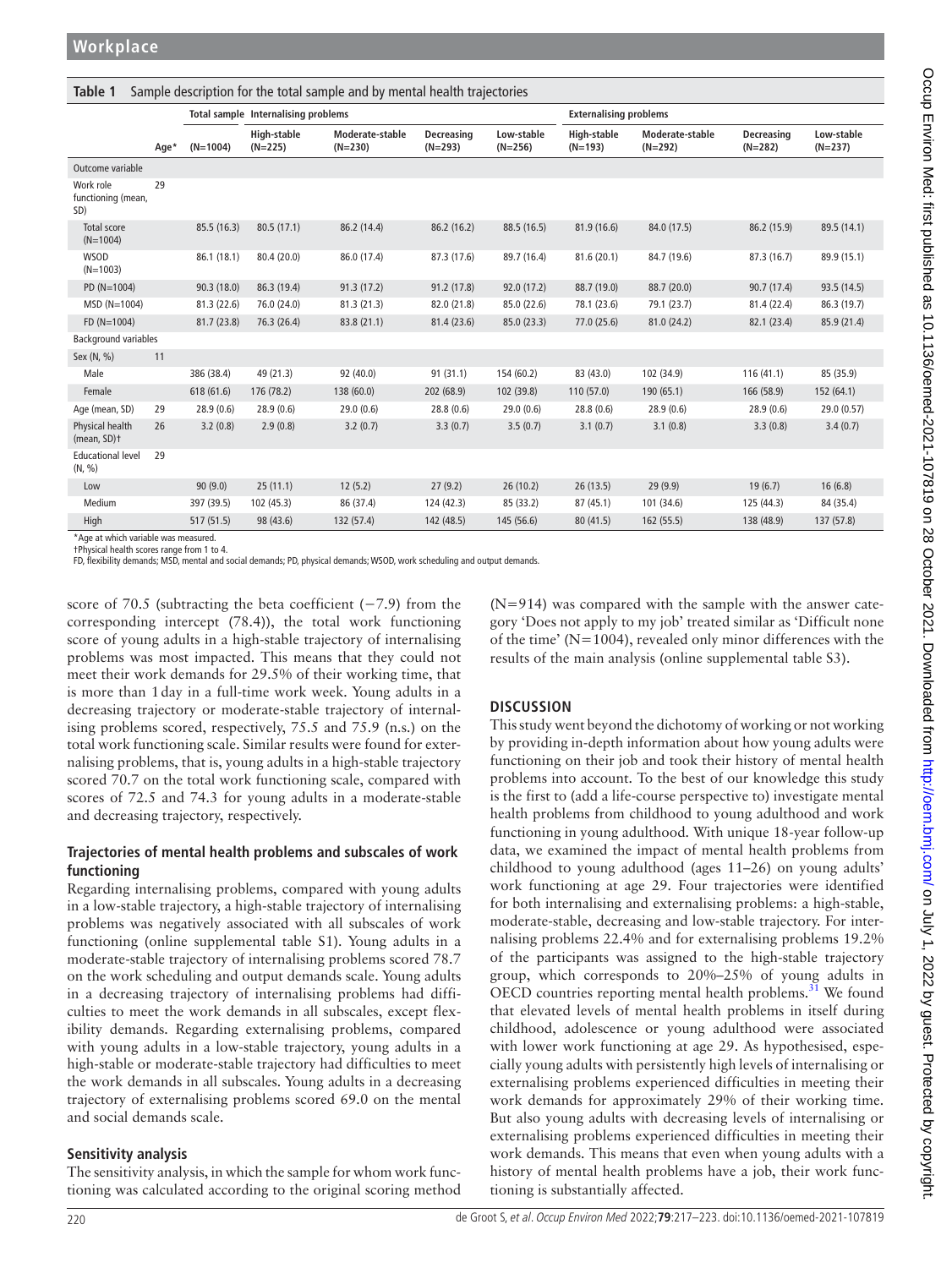



<span id="page-4-0"></span>**Figure 2** (A, B): Young adults classified according to their trajectory of YSR/ASR internalising and externalising problems from ages 11–26 years. \*Borderline range is based on ASEBA's cut-off scores for the Netherlands.<sup>[39](#page-6-22)</sup> ASR, adult self-report; YSR, youth self-report.

Our findings are in line with the existing literature, showing that mental health problems affect work functioning.<sup>12-14</sup> However, a detailed comparison of our findings with previous studies is challenging because of different study samples and types of mental health problems (eg, depression<sup>[15](#page-6-4)</sup>). While the previous studies on work functioning mainly focused on adult populations, $13-15$  the current study added new insights on work functioning of today's young working adults. Young adults reported on average a total work functioning score of 85.5, which is comparable to the work functioning of the general working population in the Netherlands, that is, 84.2.<sup>11</sup> Moreover, while existing literature lacks a more extended focus on childhood and adolescence mental health problems, our study introduced a life-course perspective to work functioning, and showed that it is important to take the history of mental health problems into account.

The finding of lower work functioning among young adults with elevated levels of internalising problems may be due to the negative effect of these internalising problems on cognitive and social functioning. Impaired cognitive and social functioning may induce fatigue, limited concentration and motivation, and disrupt interpersonal relationships,  $32-34$  and are likely to negatively affect work functioning.<sup>[35](#page-6-18)</sup> Regarding externalising

<span id="page-4-1"></span>**Table 2** Regression analyses of trajectories of internalising and externalising problems from age 11 to 26 and total score of work functioning at age 29

|                                          | Model 1     |     | Model 2     |     | Model 3     |     |  |  |  |  |  |
|------------------------------------------|-------------|-----|-------------|-----|-------------|-----|--|--|--|--|--|
|                                          | <b>Beta</b> | SE  | <b>Beta</b> | SE  | <b>Beta</b> | SE  |  |  |  |  |  |
| Intercept                                | 88.5***     | 1.0 | 89.8***     | 1.2 | $78.4***$   | 3.1 |  |  |  |  |  |
| Internalising problems (ref. low-stable) |             |     |             |     |             |     |  |  |  |  |  |
| High stable                              | $-8.0***$   | 1.5 | $-9.0***$   | 1.5 | $-7.9***$   | 1.6 |  |  |  |  |  |
| Decreasing                               | $-2.3$      | 1.4 | $-3.1*$     | 1.4 | $-2.9*$     | 2.9 |  |  |  |  |  |
| Moderate stable $-2.3$                   |             | 1.5 | $-2.7$      | 1.5 | $-2.5$      | 1.5 |  |  |  |  |  |
| Age (0=mean)                             |             |     | $-1.6$      | 0.9 | $-1.8*$     | 0.9 |  |  |  |  |  |
| Sex (ref. female)                        |             |     | $-1.8$      | 1.1 | $-1.7$      | 1.1 |  |  |  |  |  |
| Physical health                          |             |     |             |     | $1.5*$      | 0.7 |  |  |  |  |  |
| Educational level (ref. low)             |             |     |             |     |             |     |  |  |  |  |  |
| Medium                                   |             |     |             |     | $6.0***$    | 1.9 |  |  |  |  |  |
| High                                     |             |     |             |     | $7.4***$    | 1.8 |  |  |  |  |  |
| Intercept                                | 89.5***     | 1.1 | 89.5***     | 1.1 | $77.2***$   | 3.0 |  |  |  |  |  |
| Externalising problems (ref. low-stable) |             |     |             |     |             |     |  |  |  |  |  |
| High stable                              | $-7.6***$   | 1.7 | $-7.7***$   | 1.6 | $-6.5***$   | 1.6 |  |  |  |  |  |
| Decreasing                               | $-3.3*$     | 1.4 | $-3.3*$     | 1.4 | $-2.9*$     | 1.4 |  |  |  |  |  |
| Moderate stable -5.4***                  |             | 1.4 | $-5.5***$   | 1.4 | $-4.7***$   | 1.4 |  |  |  |  |  |
| Age (0=mean)                             |             |     | $-1.4$      | 0.9 | $-1.6$      | 0.9 |  |  |  |  |  |
| Sex (ref. female)                        |             |     | 0.0         | 1.1 | 0.2         | 1.0 |  |  |  |  |  |
| Physical health                          |             |     |             |     | $1.8**$     | 0.7 |  |  |  |  |  |
| Educational level (ref. low)             |             |     |             |     |             |     |  |  |  |  |  |
| Medium                                   |             |     |             |     | $5.6***$    | 1.9 |  |  |  |  |  |
| High                                     |             |     |             |     | $7.1***$    | 1.8 |  |  |  |  |  |

Model 1: crude | Model 2: adjusted for age  $(0 = \text{mean})$  and sex (ref. female) | Model

3: Model 2 + physical health and educational level (ref. low)

\*P*≤*0.05, \*\*p*≤*0.01, \*\*\*p*≤*0.001.

problems, previous research showed that in particular rulebreaking behaviour (as a subscale of externalising problems) in childhood, adolescence and young adulthood increased the risk of sickness absence in young adulthood.<sup>[36](#page-6-19)</sup> Furthermore, Roberts *et al*, showed that employees diagnosed with conduct disorder in childhood or adolescence more often reported counterproductive work behaviours, including disciplinary problems, theft, drug and alcohol abuse.<sup>37</sup> These findings demonstrate the difficulties of being and staying at work for those who experience(d) mental health problems and highlight the necessity for this group to receive support from employers and occupational healthcare providers.

A strength of the current study is the use of the longitudinal TRAILS study with 18-year follow-up. Work functioning was assessed using the validated 10-item version of the WRFQ  $2.0<sup>22</sup>$  $2.0<sup>22</sup>$  $2.0<sup>22</sup>$  Reliable measures were also used to measure internalising and externalising mental health problems, that is, the YSR and ASR.<sup>25 26</sup> Multiple measurements of mental health problems made it possible to identify trajectories of internalising and externalising problems from childhood to young adulthood. The most recent 2019/2020 data from TRAILS study allowed us to be the first study with substantial follow-up that examined the relationship between a history of mental health problems and work functioning among young adults from a life-course perspective.

When interpreting the results, the following methodological issues must be considered. Though reasonable for an 18-year follow-up study among young adults, the lost to follow-up of 17% from the sixth to the seventh measurement wave may have biased the results. The attrition analysis demonstrated that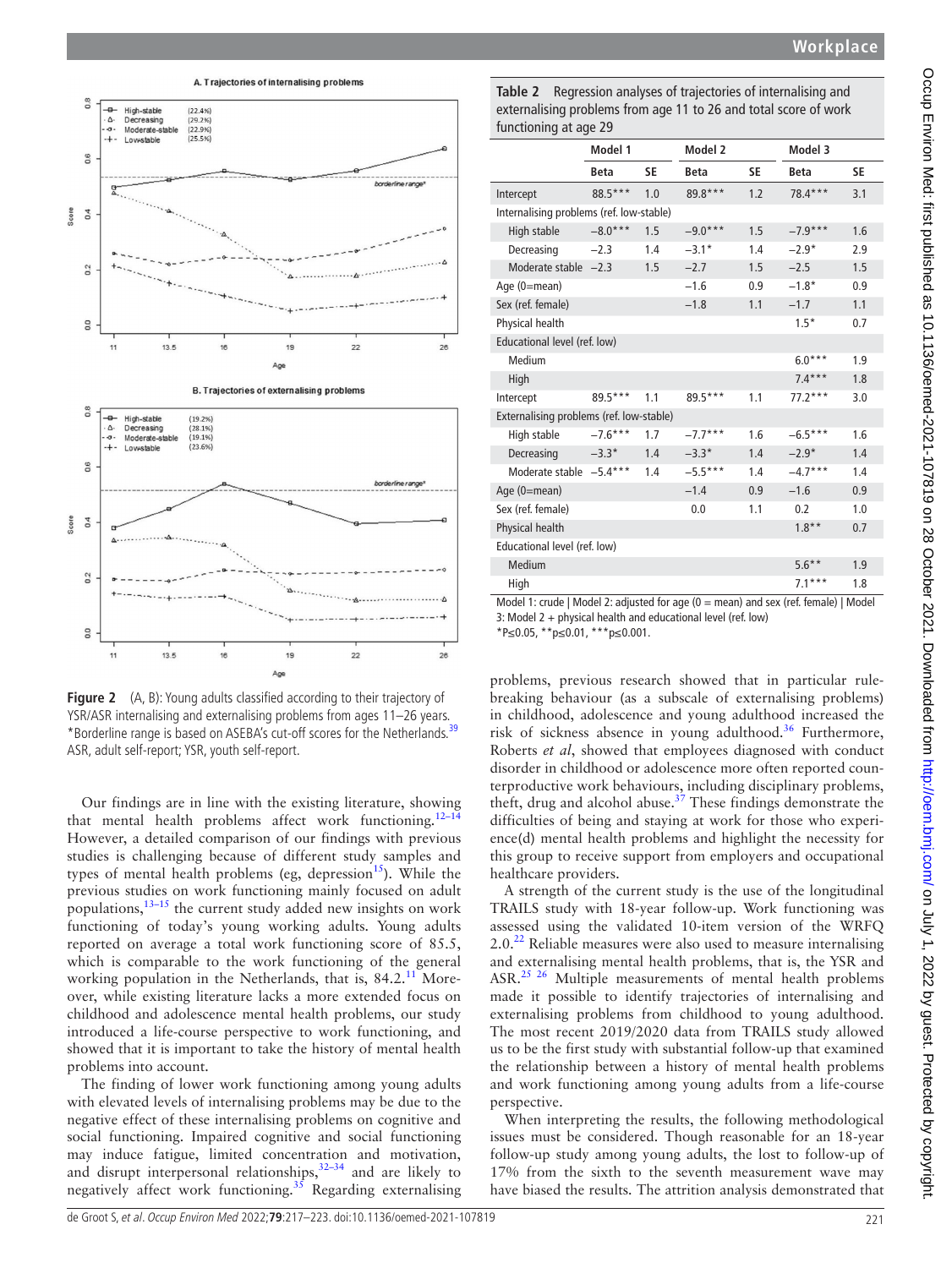non-participants were more likely to be male, low educated, unemployed and/or having high levels of externalising problems, suggesting that our findings may be an underestimation of the impact of a history of mental health problems on work functioning. Another issue concerns the potential measurement error in class membership assignment, as young adults may have been assigned to a different trajectory than they belong to. However, based on the average posterior probability that ranges from 72% to 89% between the trajectories, we conclude that the majority of the young adults are assigned to the correct trajectory, and measurement error is limited. In addition, when looking at the WRFQ physical demands subscale it is interesting to note that the moderate-stable and decreasing trajectories of internalising problems were not found to be different from the low-stable trajectory. The work functioning subscales of the short WRFQ, and in particular the physical health subscale, may not fully capture all work demands. Therefore, the results of the subscales should be interpreted with caution. Further research using the full WRFQ 2.0, is needed to examine the associations of mental health trajectories and work functioning subscales in more detail.

Our findings have several implications for policy and practice as well as for further research. It is of great importance to focus on the guidance and support of vulnerable young workers with a history of mental health problems, as the study results clearly show that their work functioning is affected. Especially now in the current COVID-19 pandemic and beyond, young workers may be disproportionately affected.<sup>[38](#page-6-23)</sup> With that said, policy-makers should prioritise providing better services for preventing mental health problems, not only for young workers, but especially for children and adolescents to ensure a healthy start of their working lives. For young workers, workplace interventions targeting both mental health problems and work outcomes, including work functioning, are needed to prevent more severe consequences, such as sickness absence and work disability. The WRFQ may be used by occupational physicians as instrument to identify the work demands, which are experienced as difficult, and may function as an indicator for potential work accommodations. Furthermore, for future research it is recommended to repeatedly measure work functioning over time to examine the potential bi-directional relationship between mental health problems and work functioning. More research is also needed to unravel the mechanisms linking mental health problems and work functioning. Also other factors may affect work functioning, such as workrelated factors, for example, occupational classes or job duration, and the interplay between work and private life. Further research should also expand on contextual factors, for example, the potential mediating or moderating role of psychosocial work environment factors, such as interpersonal relationships at work, or educational attainment.

In conclusion, mental health problems during childhood, adolescence and young adulthood affect work functioning in young adulthood. Not only young adults with persistently high levels of mental health problems experience difficulties in meeting their job demands, also young adults with elevated levels of mental health problems are limited in their work functioning. These findings clearly support the relevance of applying a lifecourse perspective when investigating mental health problems and work functioning. Therefore, it is recommended for policy makers to focus on mental health problems from childhood to young adulthood to support a more inclusive labour market. For occupational physicians and healthcare professionals, it is recommended to support young adults with a history of mental health problems to optimise their work functioning.

#### **Twitter** Samira de Groot [@GrootSamira](https://twitter.com/GrootSamira)

**Acknowledgements** This research is part of the TRacking Adolescents' Individual Lives Survey (TRAILS). Participating centres of TRAILS include various Departments of the University Medical Center Groningen and University of Groningen; the Erasmus University Medical Centre, Rotterdam; the University of Utrecht; the Radboud Medical Centre, Nijmegen; and the Parnassia Bavo group, all in the Netherlands. The authors are grateful to all adolescents, their parents and teachers who participated in this research and to everyone who worked on this project and made it possible.

**Contributors** SdG, KV, BCA and UB have developed the concept of the study. SdG conducted the statistical analyses and wrote the first version of this paper with support of KV, BCA and UB. All authors contributed to the analytic plan, the interpretation of results, reviewed drafts of the manuscript and approved the final version of the article for publication.

**Funding** This paper is funded as part of a Netherlands Organisation for Scientific Research (NWO) Vici project ('Today's youth is tomorrow's workforce: Generation Y at work'; NWO Vici 453-16-007/2735) that was granted to UB. TRAILS has been financially supported by various grants from the Netherlands Organisation for Scientific Research NWO (Medical Research Council programme grant GB-MW 940-38-011; ZonMW Brainpower grant 100-001-004; ZonMw Risk Behaviour and Dependence grants 60-60600-97-118; ZonMw Culture and Health grant 261-98-710; Social Sciences Council medium-sized investment grants GBMaGW 480-01-006 and GB-MaGW 480-07-001; Social Sciences Council project grants GB-MaGW 452-04-314 and GB-MaGW 452-06-004; NWO large-sized investment grant 175.010.2003.005; NWO Longitudinal Survey and Panel Funding 481-08- 013), the Dutch Ministry of Justice (WODC), the European Science Foundation (EuroSTRESS project FP-006), the European Research Council (ERC-2017- STG-757364 and ERC-CoG-2015–6 81 466), Biobanking and Biomolecular Resources Research Infrastructure BBMRI-NL (CP 32), Gratama Foundation; Jan Dekker Foundation; the participating universities, and Accare Centre for Child and Adolescent Psychiatry.

**Competing interests** None declared.

**Patient consent for publication** Not applicable.

**Ethics approval** The protocol was approved by the Central Committee on Research Involving Human subjects (CCMO)-NL67411.042.18.

**Provenance and peer review** Not commissioned; externally peer reviewed.

**Data availability statement** Data may be obtained from a third party and are not publicly available. TRAILS data of the T1, T2, T3, T4 and T5 measurement waves are deposited in the Data Archiving and Networked Services of the Royal Dutch Academy of Sciences (DANS-KNAW) and access can be requested at ["http://www.](http://www.dans.knaw.nl/) [dans.knaw.nl](http://www.dans.knaw.nl/)".

**Supplemental material** This content has been supplied by the author(s). It has not been vetted by BMJ Publishing Group Limited (BMJ) and may not have been peer-reviewed. Any opinions or recommendations discussed are solely those of the author(s) and are not endorsed by BMJ. BMJ disclaims all liability and responsibility arising from any reliance placed on the content. Where the content includes any translated material, BMJ does not warrant the accuracy and reliability of the translations (including but not limited to local regulations, clinical guidelines, terminology, drug names and drug dosages), and is not responsible for any error and/or omissions arising from translation and adaptation or otherwise.

**Open access** This is an open access article distributed in accordance with the Creative Commons Attribution 4.0 Unported (CC BY 4.0) license, which permits others to copy, redistribute, remix, transform and build upon this work for any purpose, provided the original work is properly cited, a link to the licence is given, and indication of whether changes were made. See: [https://creativecommons.org/](https://creativecommons.org/licenses/by/4.0/) [licenses/by/4.0/.](https://creativecommons.org/licenses/by/4.0/)

#### **ORCID iDs**

Samira de Groot <http://orcid.org/0000-0001-9612-2640> Karin Veldman <http://orcid.org/0000-0003-4410-7291> Benjamin C Amick III <http://orcid.org/0000-0003-3468-9451> Ute Bültmann <http://orcid.org/0000-0001-9589-9220>

#### **REFERENCES**

- <span id="page-5-0"></span>1 Witt K, Milner A, Chastang J-F, et al. Employment and occupational outcomes following adolescent-onset mental illness: analysis of a nationally representative French cohort. [J Public Health](http://dx.doi.org/10.1093/pubmed/fdy160) 2019;41:618–27.
- 2 Clayborne ZM, Varin M, Colman I. Systematic review and meta-analysis: adolescent depression and long-term psychosocial outcomes. [J Am Acad Child Adolesc Psychiatry](http://dx.doi.org/10.1016/j.jaac.2018.07.896) 2019;58:72–9.
- 3 Hale DR, Viner RM. How adolescent health influences education and employment: investigating longitudinal associations and mechanisms. J Epidemiol Community [Health](http://dx.doi.org/10.1136/jech-2017-209605) 2018;72:465–70.